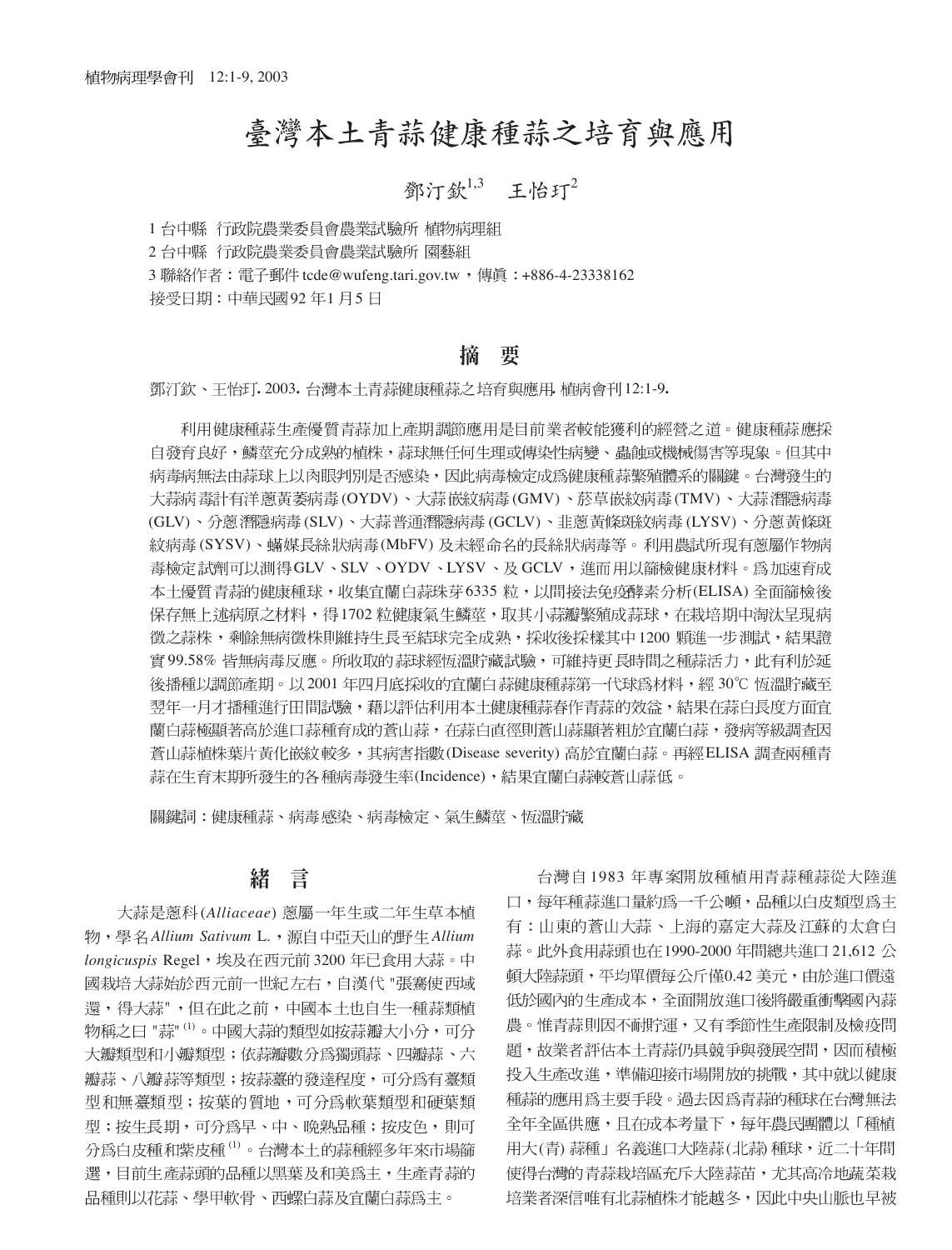「嘉定蒜」及「太倉蒜」滲透,但是其中除莖線蟲 [*Ditylenchus dipsaci* (Kuhn) Filipjev] 有特別的檢疫措施,因此雖然發現嘉定蒜罹患病毒率偏 高,種出的青蒜品質不如本土白蒜,卻因為本土青蒜留種 成本較高,春作種蒜需求有青黃不接的現象,才造成台灣 青蒜生產所需種蒜每年均得仰賴進口的情形。因此為解決 多年來之種蒜進口紛爭,消除檢疫風險,並突破產業瓶 頸,增進國內青蒜產業競爭力,實有必要自行培育優良健 康種蒜,充分供應業者的需求。

過去幾年台灣青蒜的生產面積約2,000公頃,年產量 33,000 公噸,產值五億元以上。一般青蒜栽培,在平地一 公頃所需種蒜約1000 台斤,可生產600 箱(30公斤/箱)的 青蒜,高冷地一公頃則需 2000 台斤,可生產 1000 箱(共 30 公噸) 的青蒜。秋季青蒜平地生產成本,每分地每期作 約10萬元,夏季青蒜高山宜農地生產成本,每分地每期 作約18萬元。比較兩年來拍賣市場價量趨勢,優質的青蒜 在適當時機上市有極大的獲利,而同時期拍賣市場的上價 與下價有2-5 倍的差距,因此能控制青蒜產期及品質即是 業者獲利的保證,而掌握優質健康種蒜且能適時適量播種 者更是獲利之關鍵(22)。

#### 健康種蒜的條件

大蒜因染色體的不對稱性,即使抽薹授粉仍無法結種 子,因此所有經濟栽培的大蒜僅能以鱗莖之蒜瓣繁殖。因 爲大蒜的無性繁殖行爲,導致這項古老的作物品種更新不 易,且系統性感染的病毒發生率高,對大蒜的品質與產量 影響極大,為蒜種繁殖多年後性狀退化的因素之一。健康 種蒜培育的主要目的就是在解決種蒜退化的問題,將種蒜 所帶的病毒脫除,也恢復大蒜原有的生長勢。雖然台灣早 在1974年即開始健康種蒜的研發工作<sup>(19)</sup>,利用中研院生 長點培養再生成功的植株(5),由鳳山分所繁殖後到1990 年已達第十代<sup>(7,8)</sup>,可惜當時缺乏有效的病毒檢定技術, 且各界對「無病毒種蒜」的定義亦無共識,以致迄今類似 馬鈴薯健康種薯繁殖體系之企業化生產仍未建立。由於種 蒜繁殖並未建立官方的認證體系,因此所謂健康種蒜的供 應,但憑各採種戶的聲譽。另外專案進口的北蒜蒜種雖然 價格便宜,但其帶病毒率偏高,種出的青蒜品質難成為上 價品。因為大蒜生長期間會因生理及環境條件,或因感染 *Alternaria porri* (Elliott) Cif. *Puccinia allii* (DC.) Rudolphi *Sclerotium rolfsii* Sacc. 引起的白絹病<sup>(20)</sup>、Botrytis sp. 引起的灰黴病<sup>(6,20)</sup>、 *Fusarium* sp. 引起的萎黄病 (1,2,6) · Erwinia carotovora subsp. *carotovora* (Jones 1901) Bergey *et al*. (14,20) 及各種病毒病(6,11,12,18,20,23,24,25,42) 等或遭受蟎類、地蛆 及蔥薊馬 Thrips tabuli Lind. 等蟲害<sup>(1,6,20)</sup>, 造成葉片黃化 枯萎,植株提早老化但鱗莖並未完全成熟,其蒜瓣看似正 常但不宜當蒜種。蒜種採收後貯藏期尙有Aspergillus niger van Tiegham 引起的黑麴病<sup>(1,10)</sup>、Penicillium spp. 引起的青 黴病<sup>(17)</sup>及蛀蟲等為害,造成青黴、黑黴、黑煙、炭疽、 軟腐、乾腐、蛀蝕或蟎害等現象,其蒜瓣活力已嚴重受影 響。健康種蒜的基本條件是蒜球上無任何霉斑、霉變、蟲 蝕、熱損傷、發芽、僵蒜等現象且蒜株發育良好,蒜球充 分成熟,採收時蒜仁應是完全飽滿的,蒜球乾燥後蒜膜縊 縮緊包著蒜瓣,無亂瓣、獨瓣、豁瓣、散瓣及機械傷害。 上述基本條件可以目視判別,且在一般栽培過程中注意控 制即可達成。唯病毒病是一種可傳染的系統性病害,卻無 法由蒜球上看出病徵,大蒜一旦罹患病毒病,其全株各部 器官都受影響,所以蒜株上發生的病毒皆可經鱗莖傳至下 一代,但有些病毒是潛隱性,感染初期植株看不見病徵, 這類蒜球留種後再經田間重複感染,各種病毒繼代累積, 最後在植株生長期嚴重發病,如苗期葉片呈現嵌紋及捲曲 病徵,且生長緩慢植株細小,葉部著色不均,基部提早膨 大,此種植株即無法育出優質高價的青蒜。

### 大蒜上的病毒種類

在栽培區大蒜植株經常與其他蔥屬作物混植,經由蚜 蟲及蟎類媒介,多種病毒彼此交互感染,且傳播極為快 速,有些地區病毒病發生率達100% (18),對大蒜之品質及 產量影響極大<sup>(9)</sup>。近年又因種蒜供應不足,大量引進大陸 蒜頭,使得大蒜病毒問題更形複雜。雖然早在1966年的 農業要覽即已有大蒜毒素病的記載,但是台灣的大蒜病毒 之鑑定始自1975年周氏的報告(11), 目前有記載的病毒種 (*Onion yellow dwarf virus*, OYDV)  $(11,42)$ 、大蒜嵌紋病毒 (Garlic mosaic virus, GMV) $(18,25)$ 、菸 草嵌紋病毒(Tobacco mosaic virus, TMV)<sup>(25)</sup>、大蒜潛隱病 毒(Garlic latent virus, GLV)<sup>(23)</sup>、分蔥潛隱病毒(Shallot *latent virus*, SLV)<sup>(30)</sup>、大蒜普通潛隱病毒(Garlic common *latent virus*, GCLV)<sup>(24)</sup>、韭蔥黃條斑紋病毒(Leek yellow *stripe virus*, LYSV) (30) (*Shallot yellow* stripe virus, SYSV)<sup>(88)</sup>、蟎媒長絲狀病毒(Miteborne filamentous virus, MbFV)<sup>(30)</sup>及未經命名的長絲狀病毒等 <sup>(30)</sup>。在大陸地區,除上述病毒外<sup>(12)</sup>,還有 Garlic virus X 及 Garlic virus  $E^{(40)}$ 。此外感染蔥科作物的病毒在國外記 *Garlic dwarf virus* (60) *Garlic mite-borne virus* (55,99) *Garlic virus A* (50,78) *Garlic virus C* (78) *Garlic yellow streak virus* (66) *Iris yellow spot virus* (46,68,71) *Leek white stripe virus*  $^{(61)}$  *Lettuce necrotic yellow virus*  $^{(79)}$  *s Tobacco necrosis virus*  $^{(30)}$  *` Tomato black ring virus*  $^{(35)}$  *` Turnip mosaic virus*<sup>(47)</sup>等。

大蒜病毒病在中國大蒜產區均有發生,已經成為影響 大蒜生產的重要因素(1)。其中OYDV的發生遍佈世界各 地,雖然洋蔥上的OYDV並不能傳至大蒜,但是一般認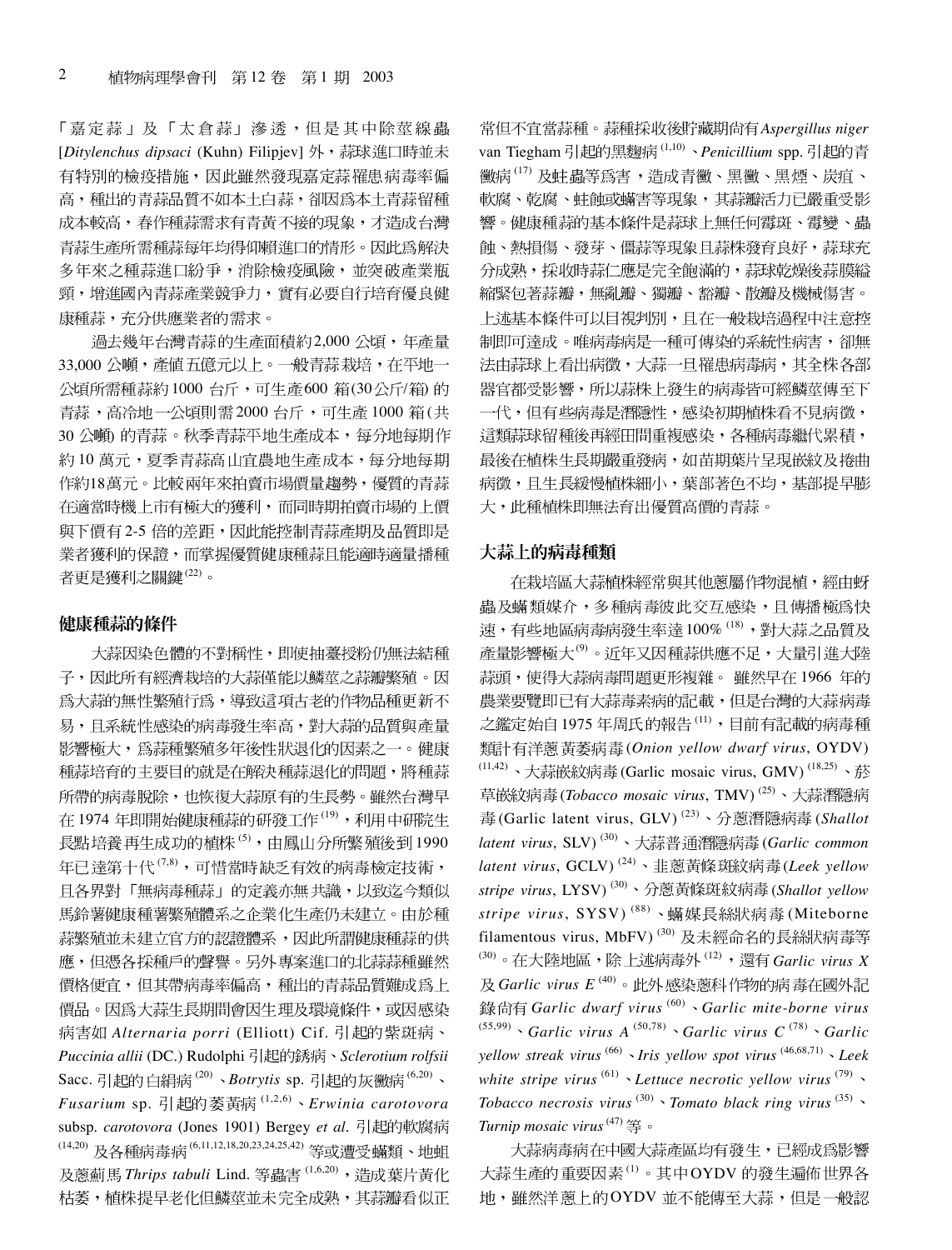為臺灣大蒜黃萎型病症即是由OYDV 所引起(11,42),大陸 大蒜的嵌紋病徵亦證實由 OYDV 所致 <sup>(12)</sup>,近年亞蔬的報 告亦認為 OYDV 是臺灣大蒜上由蚜蟲傳播的主要  $P$ otyvirus<sup>(27)</sup>。臺灣、中國大陸及日本皆有從大蒜分離出 GLV、GMV、TMV、及 OYDV 的報告 (11,12,18,23,25,27,30,40,41, 42,45,56,58,59,73)。 GLV 在臺灣的發生並無地區性的差異,唯在 白葉或軟骨品系有較高的發生率<sup>(23)</sup>。早期臺灣的大蒜很 少被 GCLV 感染, 目前 GCLV 已在臺灣立足 (24,27), 但在進 口種蒜中仍檢測出較高比率的GCLV。

### 病毒檢定

病毒檢定(virus indexing)的效率是整個健康種蒜繁殖 體系成功的關鍵,茲將各個病毒診斷鑑定的資料整理如 後。

- 1. 洋蔥黃萎病毒(Onion yellow dwarf virus, OYDV) 主要感 染洋蔥,引起全株黃化、萎縮,在葉及花軸上形成黃色 條斑,嚴重時呈捲曲彎曲狀。病毒長度約770-820 nm, 鞘蛋白分子量估計為30 kDa,愿於 *Potyvirus* 的特性<sup>(34,</sup> 38,52,54,62,84,86)。關於鑑定臺灣的OYDV目前並未發表完 整的學術報告,但是農試所已製備複合病毒抗血清供 OYDV 偵測。
- 2. (*Tobacco mosaic virus*, TMV) 由判別寄主上顯現出來。但回接(back inoculation) 後並 未能感染大蒜。其寄主範圍廣及存活力強,田間殘存的 TMV 粒子可能沾附在蒜體表面(59)。農試所已製備病毒 抗血清。
- 3. 大蒜嵌紋病毒(Garlic mosaic virus, GMV) 大蒜嵌紋型病 徵在臺灣田間發病率達100%<sup>(18,25)</sup>,在葉上出現與主軸 平行長短不等之黃條斑,嚴重時病株顯著矮小。報告指 GMV 屬於 Potyvirus<sup>(25,57,58)</sup>,但是近年經血清學及分子 生物學進一步鑑定造成大蒜嵌紋病的 Potyvirus 應是 OYDV 或LYSV 或其複合感染所致 (31,49,67,81,82,83,89), 目前 國際間已無所謂的大蒜嵌紋病毒。
- 4. 大蒜潛隱病毒(Garlic latent virus, GLV) 病毒長度約 650 nm, 鞘蛋白分子量估計為29-31 kDa, 屬於 Carlavirus 的特性,可應用的判別寄主有:紅藜、奎藜、番杏及蠶 豆等。農試所在1991年已完成本項病毒的鑑定與發生 報告,並製備GLV 專一性的抗血清供鑑定比對(23)。雖 然Garlic latent virus 早在 1979 年即由 Lee et al. 發表命名 (58), 日本(45,72,85)、臺灣(23)、中國(12)、美洲(65,76) 及西班 牙''" 學者沿用之,但 Van Dijk 認為 GLV 即是其分蔥潛 隱病毒的大蒜系統(garlic strain of *Shallot latent virus*, SLV-G)<sup>(90)</sup>, 近年蔥科作物病毒的研究重心在歐洲, 因 此以往的GLV,目前在國際間稱為 SLV-G,可用市售的 SLV 檢定試劑進行 ELISA。
- 5. (*Shallot latent virus*, SLV) SLV-G

離株之外,在蔥及韭上都可分離出 SLV,其特性是無病 徵潛隱感染,但在韭蔥造成輕微退綠條斑 (35,37,90)。SLV 各類型有血清相似性,只需要一種SLV 抗體即可檢出各 型的SLV $(85)$ 。

- 6. (*Garlic common latent virus*, GCLV) 從大蒜分離出來的另一種 Carlavirus, 病毒長度約700 nm, 鞘蛋白分子量估計為32-35 kDa, 超薄切片的組織 病變觀察亦只呈現 Carlavirus 的特性,未有風車狀內含 體的發生。本項病毒可經蚜蟲傳播,單獨感染在蒜株並 不造成病徵,機械接種不感染蔥、洋蔥、韭及韭蔥等作 物,但接種至奎藜時,葉片出現退綠斑點,可作鑑別的 依據<sup>(30,31,85,90)</sup>。此外農試所已製備 GCLV 抗血清,其抗 體具種別性只與GCLV 反應,不與 SLV 交互反應<sup>(24)</sup>。
- 7. (*Leek yellow stripe virus*, LYSV) *Potyvirus* 820 nm, 鞘蛋白分子量估計為 34 kDa, 超薄切片的組織 病變觀察有風車狀內含體的發生。LYSV 與OYDV 有血 清關係,鑑別可根據判別寄主如蔥可被OYDV無病徵 感染,但對 LYSV 免疫(36,62,80,86,89,91)。雖然臺灣大蒜株 中可以檢出 LYSV<sup>(27)</sup>,關於鑑定臺灣的 LYSV 目前並未 發表完整的學術報告,但是農試所已製備複合病毒抗血 清供LYSV 偵測。
- 8. (*Shallot yellow stripe potyvirus*, SYSV) 屬於 Potyvirus, 病毒長度約 750 nm, 感染分蔥 後幼葉輕微條斑 (31,86,88,89,91)。
- 9. Allexivirus: 亞蔬的報告以MbFV 為大蒜中發生頻率最 高的病毒(27),但是關於 MbFV 的鑑定分類仍未完全清 *Allexivirus Potexvirus Potexvirus Carlavirus* 特性,且經由蟎類傳播的一屬(30,31,40,50,51,55,73,74,78, 81,92,94)

### 健康種蒜繁殖體系

#### (一) 脫毒復壯一生長點培養

利用生長點培養可解決種蒜退化的問題,不但將種蒜 所帶的病毒脫除,也恢復大蒜原有的生長勢。國內早在二 十年前即已完成大蒜莖頂生長點培養,十年前也完成大蒜 無病毒種蒜繁殖之試驗 (5,8,19), 國外亦有相關成果 (4,12,15,33,63,64,69,70,93,95,100), 或以莖頂培養配合熱療或化療去 除病毒(32,39,43,48,87,97)。亞蔬中心為了國際間種原交換的需 要<sup>(44)</sup>,已建立自有的健康種蒜繁殖體系,至1997年止已 有231 個無病毒品系可供應用<sup>(27)</sup>。但一般生長點培養的植 株要恢復到正常的蒜球大小要三年的時間,植株種於田間 的三年期內極易再度感染病毒(75,96)。

#### (二) 量產繁殖一莖基盤培養

上述生長點組織培養法主要目的為去除種蒜中的病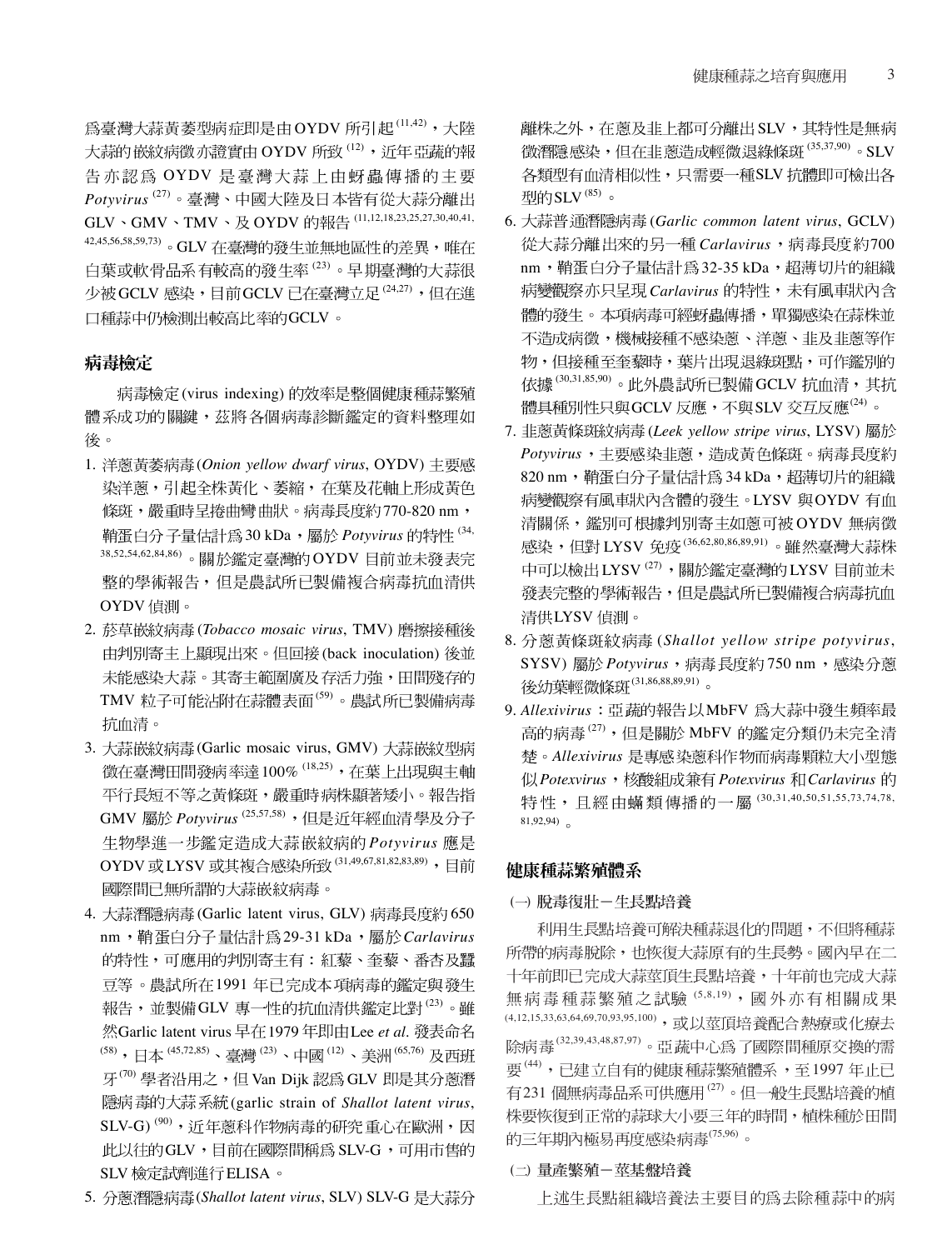毒,若繁殖的母體已確認無病毒,準備量產健康種蒜時, 可採用 Ayabe and Sumi 推薦的基盤培養法 (stem-disc culture method), 1個月即可長出 20-30個芽體, 再1個月 約90%的芽體可長成小球,每個小球即可取代蒜瓣成為 一個繁殖單位,讓繁殖體系呈幾何級數量產(28)。

#### (三) 快速量產繁殖一癒合組織培養法

以蒜組織為材料利用上述組織培養法,長出根及葉。 切取根的基部組織,誘導癒合組織(callus)之生成。大量 培養癒合組織,再誘導球形體的生成。球形體培養在MS 培養基 $($ 內含 $2$  mg/L kinetin  $+0.5$  mg/L IAA $)$ , 即可促成小 植株再生(13,21,26,29,53)。

#### (四)立即量產繁殖-氣生鱗莖培養法

上述各種微體培養法可以去除病毒並快速量產種球, 但需要較高的技術與成本,一般採種者無法負擔。過去多 年來農民的實際經驗顯示,台灣中南部的山海線或南北種 蒜交換可解決部份種蒜退化的問題,蘭陽地區的蒜花更新 栽培也可達到相同目標,藉此維續台灣的種蒜產業。所謂 蒜花即是蒜薹成熟後頂端生成的氣生小鱗莖(aerial bulbils),因其長在抽薹的花軸上,一般蒜農稱之為蒜花, 一個氣生小鱗莖內著生 10-20 瓣小蒜瓣,每個小蒜瓣也可 獨立長成一株大蒜。但因氣生鱗莖小蒜瓣長出的幼苗極其 纖細,不易照顧,且成熟期要延後一個月左右,一般蒜農 並未用此種方式作經濟栽培,唯有在種蒜退化的問題發生 時,採種戶才會以氣生鱗莖培養法來維持其品種特性。在 韓國以未成熟的小鱗莖行組織培養,亦可獲得無病毒材料 (77,100),中國則用氣生鱗莖繁殖來加速健康種蒜的培育過 程(98)。農試所與蒜種採種戶合作,由氣生鱗莖中篩選無 特殊病原的材料,進行優質健康種蒜之篩選與量產,其過 程如下:

- 1. 採種戶在培育採種用之青蒜優良品系時,特別注意後期 之施肥管理,儘量促使氣生鱗莖生成,以提供足夠的氣 生鱗莖,由農試所進行無病毒篩選。
- 2. 從氣生鱗莖中剝一小蒜瓣,淬取汁液進行 ELISA, 偵測 病毒包括OYDV、SLV-G、GCLV 及 LYSV 等,結果呈 陰性(無病毒)反應之氣生鱗莖標示爲無特殊病原(SPF, special pathogen free), 交回採種戶。
- 3. 採種戶利用 SPF 氣生鱗莖之小蒜瓣播種繁殖成第一代鱗 莖,生長期間觀察莖葉生長,淘汰有病徵之植株,種球 採收後再採樣進行免疫酵素分析,病毒感染率10%以 下,即可當SPF 原種,直接以蒜瓣繁殖採種。
- 4. 採種田採收之種球,取樣進行免疫酵素分析,病毒感染 率若超過25% 以上,則不宜繼續採種。
- 5. 若第一代鱗莖(原種) 之病毒感染率超過10%,或採種之 種球病毒感染率超過25%,則需從新進行另一次的 SPF 氣生小球篩選。

1999年5月從宜蘭縣三星鄉收集本土優良白蒜之氣生

鱗莖 6335 粒,以上述免疫酵素分析篩選,得1702 粒 SPF 級氣生鱗莖,10月以氣生鱗莖之小蒜瓣播種繁殖,發芽 後初期的生長較慢,但11月後即可長成正常大小的植 株,且長成的蒜株生長勢強,有復壯的效果,2000年4月 採收之第一代地下鱗莖亦達正常種蒜大小。採收後的蒜 球,隨機採樣其中 1200 顆,各取其蒜瓣一片,再依上述 病毒檢定法進一步測試,結果證實99.58%皆為健康株(無 SLV, GCLV, OYDV, LYSV, 及GLV 感染)。目前專業採種戶 以這些材料為原種量產採種,以供應夏作青蒜種源。

#### 健康種蒜之貯藏

爲求最大獲利,蒜農需延後播種以調節產期。但臺灣 栽培青蒜用的種蒜自田間採收剪粒與乾燥處理後即進入貯 藏階段,期間可達週年以上。以往都用常溫自然通風貯 藏,品質劣變快,貯藏壽命短,無法供作翌年春季播種之 用,因此限制種植時間及產業獲利發展<sup>(7,16)</sup>。目前已有恆 溫貯藏食用蒜球的技術,可保長期良好品質(3)。如將之應 用於栽培青蒜用種蒜之貯藏,亦可維持更長時間之種蒜活 '宜蘭白蒜'為材料,採收後儲放室內3 行蒜球貯藏試驗,比較常溫(25℃)組與高溫(30℃)組之 結果,二組在貯藏滿1個月時,蒜球芽體伸長比與蒜瓣健 全率,組間差異不大。但在貯藏2個月後兩組的差距增 大,高溫組依舊品質良好,但常溫組的芽長比增大,蒜瓣 健全率降低,顯示蒜球之品質漸趨劣變。貯藏4個月後常 溫組的蒜球品質劣變更明顯,但高溫組的芽體的伸長幅度 小,表示有較耐貯藏的潛力,蒜瓣健全率也明顯高於常溫 組,且出庫播植後發芽速度快、發芽率高而且發芽長度也 比較長,顯示以30℃高溫貯藏效果佳,能維持種蒜的活 力。

#### 健康種蒜春作青蒜之效益評估

2001年四月底在三星鄉採收的宜蘭白蒜健康種蒜第 一代球,以乾燥機烘焙處理後,經30℃恆溫貯藏至 2002 年一月20日才播種於海拔2500公尺的高山農場,共有3 分地,相鄰的田區則在一月31日播種當年進口的蒼山蒜 爲對照。其栽培管理按照一般高冷地栽培青蒜的方式,生 長期間二月份最高溫為 18℃ 但曾下雪,三月份氣溫 0-20 ℃,四、五月份氣溫8-25℃,直到五月13日採收。試驗結 果經統計分析比較宜蘭白蒜與蒼山蒜兩者之間的各項性 狀,結果如表一,在蒜白長度方面宜蘭白蒜極顯著高於蒼 山蒜,在蒜白直徑則蒼山蒜顯著粗於宜蘭白蒜,發病等級 調查因蒼山蒜植株葉片黃化嵌紋較多,其病害指數 (Disease severity) 高於宜蘭白蒜且達顯著標準(p=0.05)。再 經 ELISA 調查兩種青蒜在生育末期所發生的各種病毒之 發生率(Disease incidence), 結果蒼山蒜有較高的病毒發生 率,因此影響到青蒜的品質。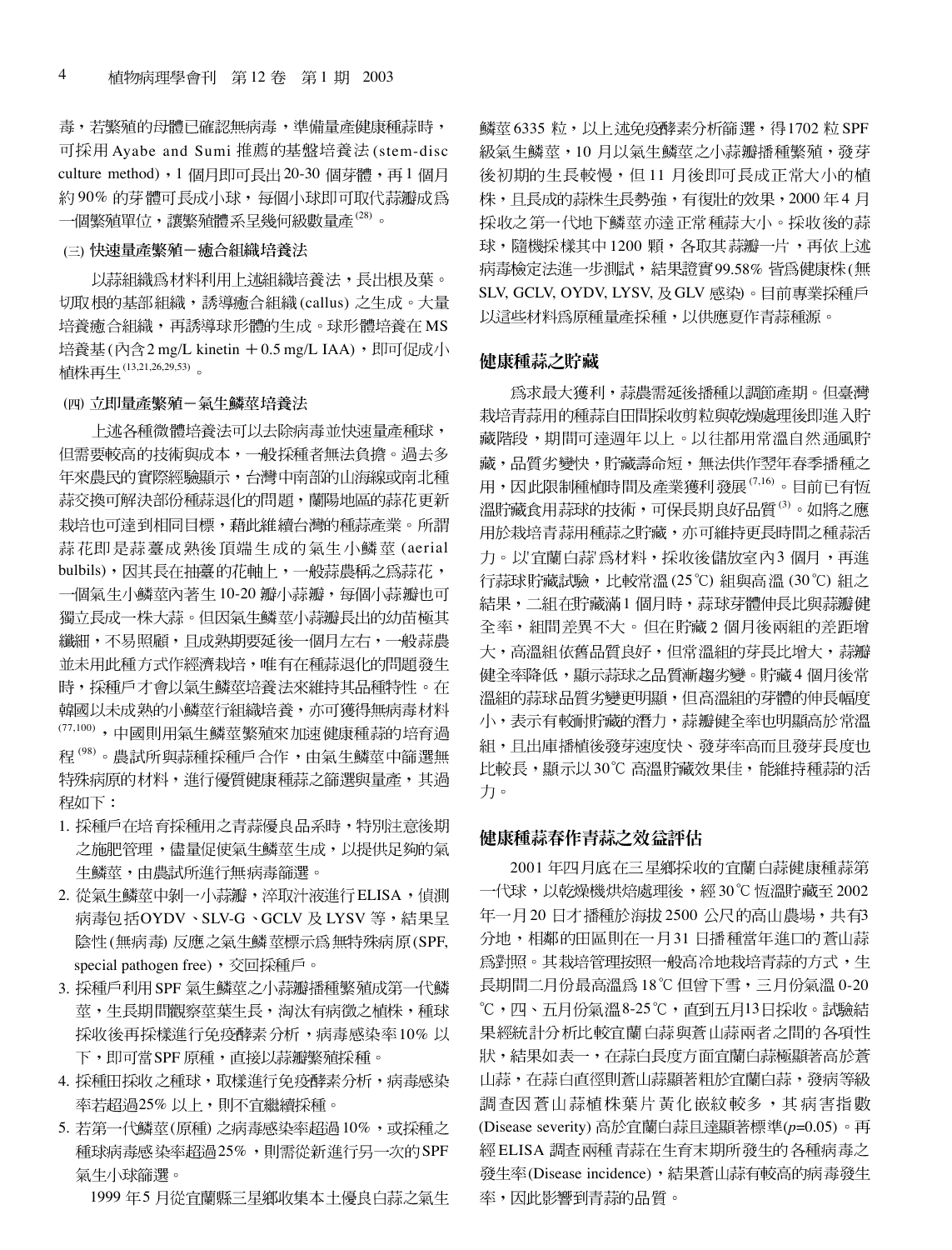|                 |        |        |             |          | Table 1. Comparisons of yields and characteristics of garne ciones "Than and "Isangshan" cultivated in the spring of 2002 |                |           |        |                   |
|-----------------|--------|--------|-------------|----------|---------------------------------------------------------------------------------------------------------------------------|----------------|-----------|--------|-------------------|
| 蒜種              | 單株重    | 株 高    | 蒜白長         | 球 徑      | 蒜白徑                                                                                                                       | 凸球比 $^{\rm 2}$ | 葉 厚       | 葉片數    | 發病等級 <sup>3</sup> |
| Clone           | Plant  | Plant  | White-stalk | Bulb     | White-stalk                                                                                                               | Bulb           | Leaf      | Leaf   | Disease           |
|                 | weight | height | Length      | diameter | diameter                                                                                                                  | outgrowth      | thickness | number | severity          |
|                 | (g)    | (cm)   | (cm)        | (mm)     | (mm)                                                                                                                      | $(\%)$         | (mm)      |        | $(0.0-4.0)$       |
| 宜蘭<br>Yilan     | 80.4   | 88.7   | $17.5***4$  | 19.7     | 12.5                                                                                                                      | 158.7          | 1.19      | 4.1    | 2.0               |
| 蒼山<br>Tsangshan | 75.9   | 83.7   | 15.0        | 21.6     | $14.3^{\circ}$                                                                                                            | 152.0          | 1.20      | 4.5    | $2.6^*$           |

#### 表一、宜蘭白蒜與蒼山蒜春作試作結果比較<sup>1</sup>

Table 1. Comparisons of yields and characteristics of garlic clones 'Yilan' and 'Tsangshan' cultivated in the spring of 2002

 $^1$  試驗採完全逢機設計,四重複,每區取樣 $20 \ \rm{k} \cdot$ 

Experiment was a completely randomized design (CRD) with four replicates, 20 plants in each replicate.

<sup>2.</sup> 凸球比:(球徑÷蒜白徑)×100%。

Bulb outgrowth  $\%$ : [(Bulb diameter)  $\div$  (White-stalk diameter)]  $\times$  100%

 $^3$  發病等級從 0 到 4  $:$  0 爲無病徵,1 爲輕微嵌紋病徵,2 爲明顯嵌紋病徵,3 爲嵌紋病徵明顯且有部份黃化,4 爲嵌紋病徵嚴重, 葉片全面黃化。

Disease severity (degrees from 0 to 4): 0 is symptomless, 1 is mild mosaic, 2 is obvious mosaic, 3 is clear mosaic with some yellowing, 4 is severe mosaic and total yellowing.

<sup>4</sup> \*\* 表示差異極顯著(significant difference at p=0.01 level)  $\cdot$  \* 表示差異顯著(significant difference at p=0.05)  $\circ$ 

#### 結 論

利用本地優質蒜種生產的青蒜因其蒜白特長且葉肉細 嫩,其品質優於進口蒜種長成的北蒜,爲市場上青蒜的上 價品,其獲利率也明顯高於北蒜。但本土青蒜的種球無法 全年全區供應,所以台灣青蒜產業所須種蒜每年均得赴大 陸採購軟骨北蒜。其間所衍生的檢疫風險、走私進口及種 蒜流用等弊病,造成生產者與消費者諸多困擾。雖然未來 大陸蒜球將大量銷至台灣,而目前其「出口白皮蒜頭的品 質檢驗規程」中,並未對檢疫有所規範,進口國必須承擔 其中的風險。由於大陸地區已是莖線蟲疫區,而且進口的 嘉定蒜經證明帶病毒的比率偏高,因此為維護臺灣農業生 態安全,同時確保進口蒜種的蒜農權益,實不宜無限制輸 入蒜球。經試驗證實本土宜蘭白蒜在山上越冬並無困難, 因此只要有健康的種源以供繁殖,且有足夠的恆溫庫供種 蒜貯藏,國內春作青蒜的種蒜應可自行培育,充份供應業 者優質健康種蒜。農政單位過去擬以建立「健康種蒜三級 繁殖制度」以掌控大蒜產銷,提升本土大蒜的競爭力,增 加台灣蒜農收益。如今在 WTO 架構下,更可透過健康種 蒜的技術掌控,計畫生產高價優質青蒜供應國內市場,進 而以健康種蒜的條件與國外業者合作,促成台灣採種蒜, 國外生產青蒜的產銷體系。農試所與宜蘭蒜農合作挑選優 良品系,利用氣生鱗莖繁殖健康種球已達量產階段,即將 推廣,目前亟需制定健康種蒜的認證制度,同時用以規範 種蒜進出口或行銷,使國內生產與應用種蒜的業者多方面 受益。

## 參考文獻

- 1. 中國大蒜網 URL : www.garlic-cn.net。
- 2. 王金池、簡和順 1973. 台灣省農業試驗所62年年報. p.184
- 3. 王怡玎、洪登村. 2001. 蒜球對貯藏溫度的反應。中國 園藝47:185-194。
- 4. 王澄澈、吳敬需、張恩杰. 1993. 大蒜的組織培養. 北方 園藝89:33-34。
- 5. 王博仁、黃麗春. 1974. 大蒜莖頂生長點培養. 中國園藝 20:79-87
- 6. 王鳳葵、商鴻生、王樹權、李宗爾. 1997. 關中大蒜病 蟲害綜合防治研究 p.153-156. 中國植物保護研究進展. 第三次全國農作物病蟲害綜合防治學術討論會文集. 705pp
- 7. 林昭雄. 1993. 四十年來之臺灣大蒜產業. p.107-133. 臺 灣蔬菜產業演進四十年專集 418pp。
- 8. 林昭雄、曾紹均. 1988. 大蒜無病毒種蒜繁殖. 蔬菜作物 試驗研究彙報 5:188-192。
- 9. 林俊義 1984. 大蒜嵌紋病對大蒜產量與品質之研究 中 國園藝30:165-172。
- 10. 呂理桑、楊振德. 1973. 蒜頭黑麴病. 植保會刊 15:61-69 。
- 11. 周廷光 1975. 台灣石蒜科作物病毒之研究. 台灣農業 11:119-137
- 12. 周桂珍、曹鳴慶、裘季燕、孫東玲. 1989. 京郊大蒜病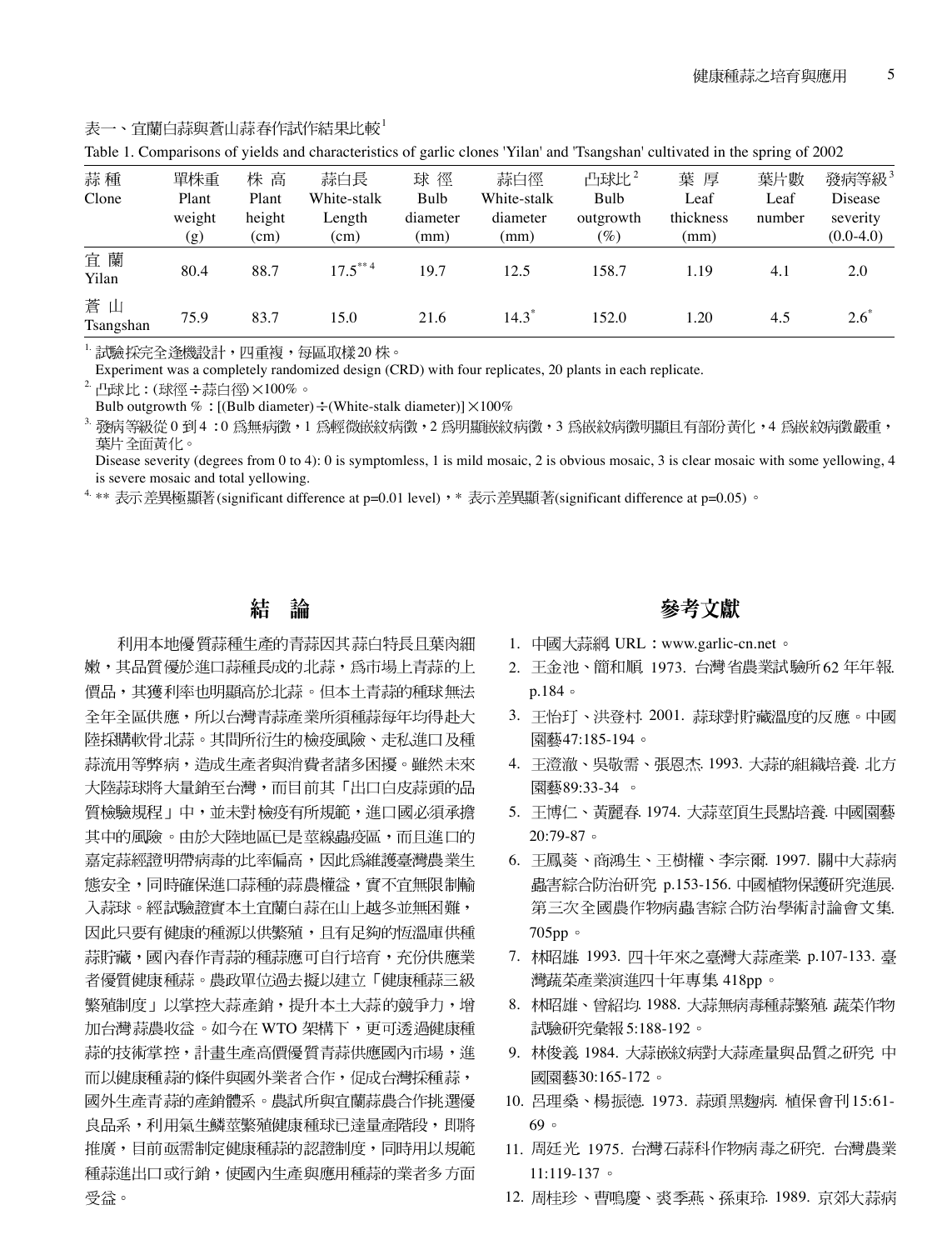毒病的研究及其鱗莖中病毒的脫除. 植物病理學報 19:145-149

- 13. 周雲羅、錢迎倩、蔡起貴、吳素萱. 1980. 從大蒜貯藏 葉誘導癒傷組織及植株再生. 植物學報22:402-403 。
- 14. 唐祥甯、游春平. 1997. 薤頭軟腐病病原菌分離與鑒定. 中國植物保護研究進展. p.302-305. 第三次全國農作物 病蟲害綜合防治學術討論 會文集. 705pp。
- 15. 徐培文、孫慧生、孫瑞杰、張培歧、張崇義、張春仁. 1991. 大蒜莖尖培養脫毒及增產效果的研究. 山東農業 科學6:6-10。
- 16. 許苑培. 1995. 青蒜及蒜頭之產業分析. 臺灣蔬菜產業改 進研討會專集. p.249-265。
- 17. 孫 斌. 2000. 大蒜病害及其綜合防治技術. URL: http:/www. agri.gov.cn/shucai/SCW/scw178.html
- 18. 翁榮南、韓又新. 1978. 大蒜嵌紋病毒之研究. 植保學會 76年年會論文摘要. p.3。
- 19. 楊秀吉. 1974. 大蒜的莖頂生長點及組織培養。中國園 藝20:213-218。
- 20. 楊秀珠. 1999. 病害管理. 青蒜綜合管理. p.121-130。
- 21. 劉高瓊、索長江. 1997. 大蒜微繁殖技術研究現狀與展 望. 中國蔬菜 1997:50-53。
- 22. 鄧汀欽. 2000. 由市場概況分析台灣大蒜產業. 農業世界 199:34-41
- 23. 鄧汀欽、蔡淑娓、蔡財旺. 1991. 大蒜潛隱病毒在臺灣 之發生及其生物特性. 中華農業研究40:333-345。
- 24. 鄧汀欽、蔡錦惠、廖吉彥、張清安. 1999. 大蒜普通潛 隱病毒之分離與鑑定. 植物病理學會刊 8:218-219 (摘 要)。
- 25. 蘇鴻基、陳永戊、劉慧卿. 1976. 大蒜嵌紋病之病原研 究. 植保會刊18:397 (摘要)。
- 26. 欒非時、陳典、陳友. 1995. 脫毒大蒜花原始體培養增 殖技術的研究. 中國蔬菜1995:4-6。
- 27. AVRDC. 1993-1999. Annual Report.
- 28. Ayabe, M. and Sumi, S. 1998. Establishment of a novel tissue culture method, stem-disc culture, and its practical application to micropropagation of garlic (*Allium Sativum* L.) Plant Cell Reports. 17:773-779.
- 29. Barandiaran, X., Martin, N., Rodriguez-Conde, M.F., Pietro, A. di., and Martin, J. 1999. An efficient method for callus culture and shoot regeneration of garlic (*Allium Sativum* L.). Hortscience 34:348-349.
- 30. Barg, E., Lesemann, D.-E., Vetten, H. J., and Green, S. K. 1994. Identification, partial characterization and distribution of viruses infecting *Allium* crops in south and south-east Asia. Acta Hortic. 358:251-258.
- 31. Barg, E., Lesemann, D.-E., Vetten, H. J., and Green, S. K. 1997. Viruses of *Allium*s and their distribution in different *Allium* crops and geographical regions. Acta Hortic. 433:607-616.
- 32. Bhojwani, S. S. 1980. In vitro propagation of garlic by shoot proliferation. Sci. Hort. 13:47-52.
- 33. Bhojwani, S. S., Cohen, D., and Fry, P. R. 1982. Production of virus-free garlic and field performance of micropropagated plants. Sci. Hort. 18:39-43.
- 34. Bos, L. 1976. Onion yellow dwarf virus. CMI /AAB Descriptions of Plant Viruses. No. 158. Kew, Surrey, England.
- 35. Bos, L. 1983. Viruses and virus diseases of *Allium* species. Acta Hortic. 127:11-29.
- 36. Bos, L., Huijberts, N., Huttinga, H., and Maat, D. Z. 1978. Leek yellow stripe virus and its relationships to onion yellow dwarf virus; characterization, ecology and possible control. Neth. J. Plant Pathol. 84:185-204.
- 37. Bos, L., Huttinga, H., and Maat, D. Z. 1978. Shallot latent virus, a new carlavirus. Neth. J. Plant Pathol. 84: 227-237.
- 38. Brierley, P., and Smith, F. F. 1946. Reaction of onion varieties to yellow-dwarf virus and to three similar viruses isolated from shallot, garlic, and narcissus. Phytopathology 36:292-296.
- 39. Bruna, A. 1997. Effect of thermotherapy and meristem-tip culture on production of virus-free garlic in Chile. Acta Hortic. 433:631-634.
- 40. Chen, J., Chen, J., and Adams, M. J. 2001. Molecular characterization of a complex mixture of viruses in garlic with mosaic symptoms in China. Arch. Virol. 146:1841- 1853.
- 41. Chen, J., Sako, N., Ohshima, K., and Watanabe, Y. 1996. Specific detection of the rakkyo strain of tobacco mosaic virus by reverse transcription and polymerase chain reaction. Ann. Phytopathol. Soc. Japan 62:513-516.
- 42. Chen, M. J., and Ko, N. J. 1979. Etiological studies on viruses of garlic in Taiwan. Plant Prot. Bull. 21:220-225.
- 43. Conci, V. C., and Nome, S. F. 1991. Virus free garlic (*Allium Sativum* L.) plants obtained by thermotherapy and meristem tip culture. J. Phytopathology 132:186-192.
- 44. Diekmann, M. (ed.) 1997. FAO/IPGRI Technical Guidelines for the Safe Movement of Germplasm No. 18. *Allium* spp. 62pp.
- 45. Fukami, M., Natsuaki, K. T., Motoyoshi, F., and Tomaru, K. 1989. Simple and rapid detection of garlic latent virus from Welsh onions by gelatin particle agglutination test. Ann. Phytopathol. Soc. Japan. 55:671-675.
- 46. Gera, A., Cohen, J., Salomon, R., and Raccah, B. 1998. Iris yellow spot tospovirus detected in onion (*Allium cepa*) in Israel. Plant Dis. 82:127.
- 47. Gera, A., Lesemann, D. E., Cohen, J., Franck, A., Levy, S., and Salomon, R. 1997. The natural occurrence of turnip mosaic potyvirus in *Allium ampeloprasum*. J. Phytopathology 145:289-293.
- 48. Ghosh, D. K., Ahlawat, Y. S., and Gupta, M. D. 1997. Production of virus-free garlic (*Allium Sativum*) plants by thermotherapy and meristem-tip culture. Indian J. Agri. Sci. 67:591-593.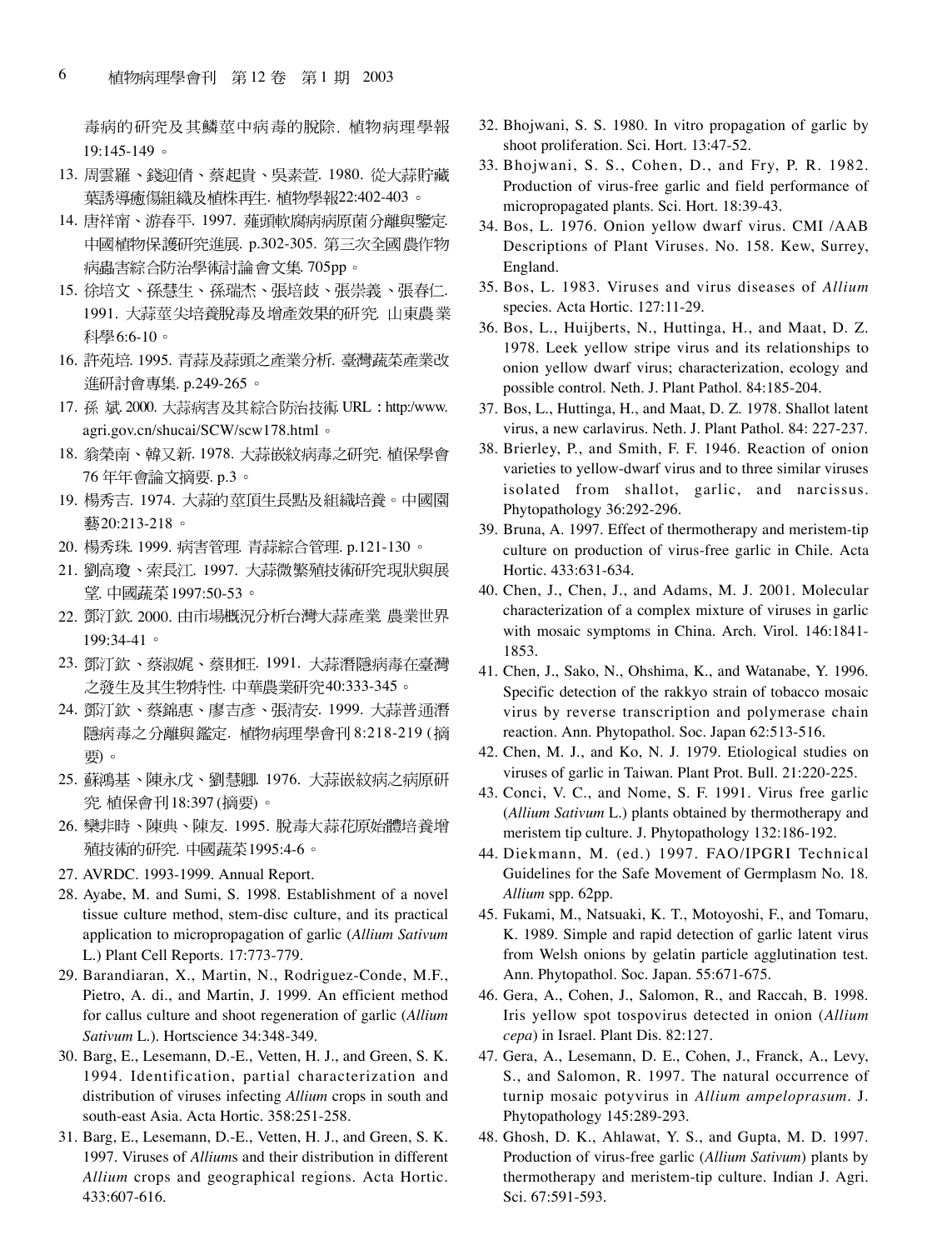- 49. Graichen, K., and Leistner, H. U. 1987. Onion yellow dwarf virus causes garlic mosaic. Arch. Phytopathol. Pflanzensch. 23:165-168.
- 50. Helguera, M., Bravo-Almonacid, F., Kobayashi, K., Rabinowicz, P. D., Conci, V., aand Mentaberry, A. 1997. Immunological detection of a GarV-type virus in Argentine garlic cultivars. Plant Dis. 81:1005-1010.
- 51. Kanyuka, K. V., Vishnichenko, V. K., Levay, K. E., Kondrikov, D. Yu., Ryabov, E. V., and Zavriev, S. K. 1992. Nucleotide sequence of shallot virus X RNA reveals a 5'-proximal cistron closely related to those of potexviruses and a unique arrangement of the 3'-proximal cistrons. J. Gen. Virol. 73:2553-2560.
- 52. Kobayashi, K., Rabinowicz, P., Bravo-Almonacid, F., Helguera, M., Conci, V., Lot, H., and Mentaberry, A. 1996. Coat protein gene sequences of garlic and onion isolates of the onion yellow dwarf potyvirus (OYDV). Arch. Virol. 141:2277-87
- 53. Koch, M., and Salomon, R. 1994. Improvement of garlic via somaclonal variation and virus elimination. Acta Hortic. 358:211-214.
- 54. Koch, M., and Salomon, R. 1994. Serological detection of onion yellow dwarf virus in garlic. Plant Dis. 78:785-788.
- 55. Koo, B.-J., Chang, M.-U., and Choi, Y.-D. 1998. Garlic mite-borne virus isolated from cultivated garlic in Korea. Korean J. Plant Pathol. 14:136-144.
- 56. Kwon, S. B., and Sako, N. 1994. A new strain of tobacco mosaic virus infecting rakkyo (*Allium* chinense G. Don). Ann Phytopathol. Soc. Japan 60:36-44.
- 57. La, Y.-J. 1973. Studies on garlic mosaic virus, its isolation, symptom expression in test plants, physical properties, purification, serology and electron microscopy. Korean J. Plant Protection 12:93-107.
- 58. Lee, Y. W., Yamazaki, S, Osaki, T., and Inouye. T. 1979. Two elongated viruses in garlic, garlic latent virus and garlic mosaic virus. Ann Phytopathol. Soc. Japan 45:727-734.
- 59. Li, Z. Y., Uyeda, I., and Shikata, E. 1983. Crucifer strain of tobacco mosaic virus isolated from garlic. Memoirs of the Faculty of Agriculture Hokkaido University 13:542- 549.
- 60. Lot, H., Delecolle, B., Boccardo, G., Marzachi, C., and Milne, R. G. 1994. Partial characterization of reoviruslike particles associated with garlic dwarf disease. Plant Pathology 43:537-546.
- 61. Lot, H., Rubino, L., Delecolle, B., Jacquemond, M., Turturo, C., and Russo, M. 1996. Characterization, nucleotide sequence and genome organization of leek white stripe virus, a putative new species of the genus Necrovirus. Arch. Virol. 141:2375-2386.
- 62. Lot, H., Chovelon, V., Souche, S., and Delecolle, B. 1998. Effects of onion yellow dwarf and leek yellow stripe viruses on symptomatology and yield loss of three French garlic cultivars. Plant Dis. 82:1381-1385.
- 63. Luciani, G. F., Cafrune, E. E., Curvetto, N. R., and Conci,

V. C. 1998. Obtention of virus-free plants of red garlic (*Allium Sativum* L.). Fitopatologia 33:165-169.

- 64. Ma, Y., Wang, H. L,. Zhang, C. J., and Kang, Y. Q. 1994. High rate of virus-free plantlet regeneration via garlic scape-tip culture. Plant Cell Reports 14:65-68.
- 65. Marys, E., Carballo, O., and Izaguirre-Mayoral, M. L. 1994. Isolation and characterization of viruses present in four clones of garlic (*Allium Sativum*) in Venezuela. J. Phytopatholog 142:227-234.
- 66. Mohamed, N. A., and Young, B. R. 1981. Garlic yellow streak virus, a potyvirus infecting garlic in New Zealand. Annal. Appl. Biol. 97:65-74.
- 67. Nagakubo, T., Kubo, M., and Oeda, K. 1994. Nucleotide sequences of the 3' regions of two major viruses from mosaic-diseased garlic: molecular evidence of mixed infection by a potyvirus and a carlavirus. Phytopathology 84:640-645.
- 68. Nagata, T., Almeida, A. C. L., Resende, R. de O., and Avila, A. C. de. 1999. The identification of the vector species of iris yellow spot tospovirus occurring on onion in Brazil. Plant Dis. 83:399.
- 69. Nome, S. F., Abril, A., and Racca, R. 1981. Obtaining virus-free garlic plants by apical meristem culture. Phyton, Argentina 41:139-151.
- 70. Pena-Iglesias, A., and Ayuso, P. 1982. Characterization of Spanish garlic viruses and their elimination by in vitro shoot apex culture. Acta Hortic. 127:183-193.
- 71. Pozzer, L., Bezerra, I. C., Kormelink, R., Prins, M., Peters, D., Resende, R. de O., and Avila, A. C. de. 1999. Characterization of a tospovirus isolate of iris yellow spot virus associated with a disease in onion fields in Brazil. Plant Dis. 83:345-350.
- 72. Sako, I., Nakasone, W., Okada, K., Ohki. S., Osaki, T., and Inouye., T. 1991. Yellow streak of rakkyo (*Allium chinense* G. Don), a newly recognized disease caused by garlic latent virus and onion yellow dwarf virus. Ann. Phytopathol. Soc. Japan 57:65-69.
- 73. Song, S. I., Song, J. T., Chang, M. U., Lee, J. S., and Choi, Y. D. 1997. Identification of one of the major viruses infecting garlic plants, garlic virus X. Mol. Cells 7:705-709.
- 74. Song, S. I., Song, J. T., Kim, C. H., Lee, J. S., and Choi Y. D. 1998. Molecular characterization of the garlic virus X genome. J. Gen. Virol. 79:155-159.
- 75. Sosa, C., Munoz, J., Navelino, P., and Gonzalez, H. 1997. Evaluation of re-infection by virus in virus-free garlic "Rosado Paraguayo" grown in Cordoba; survey of vectors. Acta Hortic. 433:601-605.
- 76. Stobbs, L. W., Cerkauskas, R. F., and VanSchagen, J. G. 1996. First report of garlic latent virus in Ontario. Plant Dis. 80:343.
- 77. Suh, S. K., and Park, H. G. 1993. Rapid multiplication through immature bulbil cultures of garlic. J. Korean Soc. Hortic. Soc. 34:173-178.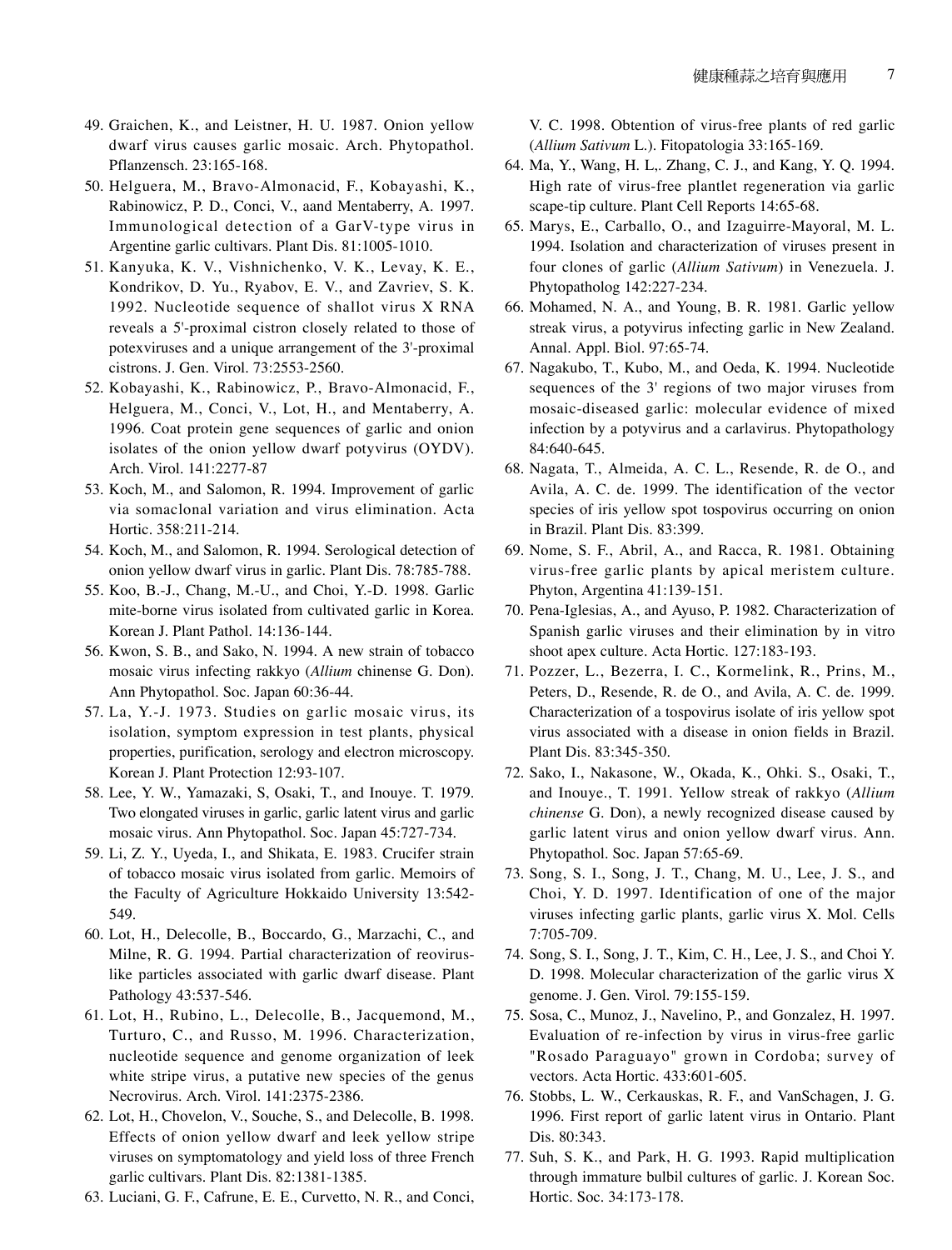- 78. Sumi, S., Matsumi, T., and Tsuneyoshi, T. 1999. Complete nucleotide sequences of garlic viruses A and C, members of the newly ratified genus Allexivirus. Arch. Virol. 144:1819-1826.
- 79. Sward, R. J. 1990. Lettuce necrotic yellow rhabdovirus and other virus infecting garlic. Australian Plant Path. 19:46-51.
- 80. Sward, R. J. 1991. Leek yellow stripe virus recorded in leek in Australia. Australian Plant Path. 20:14-15.
- 81. Takaichi, M., Nagakubo, T., and Oeda, K. 2000. Mixed virus infections of garlic determined by a multivalent polyclonal antiserum and virus effects on disease symptoms. Plant Dis. 85:71-75.
- 82. Takaichi, M., Yamamoto, M., Nagakubo, T., and Oeda, K. 1998. Four garlic viruses identified by reverse transcription-polymerase chain reaction and their regional distribution in northern Japan. Plant Dis. 82:694-698.
- 83. Tsuneyoshi, T., and Sumi, S. 1996. Differentiation among garlic viruses in mixed infections based on RT-PCR procedures and direct tissue blotting immunoassays. Phytopathology 86:253-259.
- 84. Tsuneyoshi, T., Ikeda, Y., and Sumi, S. 1997. Nucleotide sequences of the 3'-terminal region of onion yellow dwarf isolates from *Allium* plants in Japan. Virus Genes 15:73- 77.
- 85. Tsuneyoshi , T., Matsumi, T., Deng, T. C., Sako , I., and Sumi, S. 1998. Differentiation of *Allium* carlaviruses isolated from different parts of the world based on the viral coat protein sequence. Arch. Virol. 143:1093-1107
- 86. Tsuneyoshi, T., Matsumi, T., Natsuaka, K. T., and Sumi, S. 1998. Nucleotide sequence analysis of virus isolates indicates the presence of three potyvirus species in *Allium* plants. Arch. Virol. 143:97-113.
- 87. Ucman, R., Zel, J., and Ravnikar, M. 1998. Thermotherapy in virus elimination from garlic: influences on shoot multiplication from meristems and bulb formation in vitro. Sci. Hort. 73:193-202.
- 88. Van der Vlugt, R. A. A., Steffens, P., Cuperus, C., Barg, E., Lesemann, D.-E., Bos, L., and Vetten, H. J. 1999. Further evidence that shallot yellow stripe virus (SYSV) is a distinct potyvirus and reidentification of Welsh onion yellow stripe virus as a SYSV strain. Phytopathology 89:148-155.
- 89. Van Dijk, P. 1993. Survey and characterization of potyviruses and their strains of *Allium* species. Neth. J. Plant Pathol. 99 (Suppl. 2): 1-48.
- 90. Van Dijk, P. 1993. Carlavirus isolates from cultivated *Allium* species represent three viruses. Neth. J. Plant Pathol. 99: 233-257.
- 91. Van Dijk, P. 1994. Virus diseases of *Allium* species and prospects for their control. Acta Hortic. 358:299-306.
- 92. Van Dijk, P., and Van der Vlugt, R. A. A. 1994. New mite-borne virus isolates from rakkyo, shallot and wild leek species. Eur. J. Plant Pathol. 100:269-277.
- 93. Verbeek, M., Dijk, P. van., and Well, P. M. A. van. 1995. Efficiency of eradication of four viruses from garlic (*Allium Sativum*) by meristem-tip culture. Eur. J. Plant Pathol. 101:231-239.
- 94. Vishnichenko, V. K., Konareva, T. N., and Zavriev, S. K. 1993. A new filamentous virus in shallot. Plant Pathology 42:121-126.
- 95. Walkey, D. G. A., Webb, M. J. W., Bolland, C. J. and Miller, A. 1987. Production of virus-free garlic *Allium Sativum* L. and shallot *allium ascalonicum* L. by meristem tip culture. J. Hortic. Sci. 62:211-220.
- 96. Walkey, D. G. A., and Antill, D. N. 1989. Agronomic evaluation of virus-free and virus-infected garlic (*Allium Sativum* L.). J. Hortic. Sci. 64:53-60.
- 97. Xu, P.-W., Sun, H.-S., Sun, R.-J., and Yang, Y.-J. 1994. Strategy for the use of virus-free seed garlic in field production. Acta Hortic. 358:307-311.
- 98. Xu, P.-W., Sun, H.-S., Sun, R.-J., Yang, Y.-J., and Zhang, D.-C. 1997. Rapid propagation of virus-free garlics and a systematic scheme for seed garlic production. Acta Hort. 433:329-335.
- 99. Yamashita, K., Sakai, J., and Hanada, K. 1996. Characterization of a new virus from garlic (*Allium Sativum* L.), garlic mite-borne mosaic virus. Ann. Phytopathol. Soc. Japan. : 62:483-489.
- 100. Yang, S. G., Lee, H. S., Jeong, W. J., Min, S. R. and Liu, J. R. 1993. Production of virus-free microbulbs of garlic *Allium Sativum* L. by in vitro culture of vegetative and floral bud in immature involucre. J. Korean Soc. Hortic. Soc. 34:179-183.